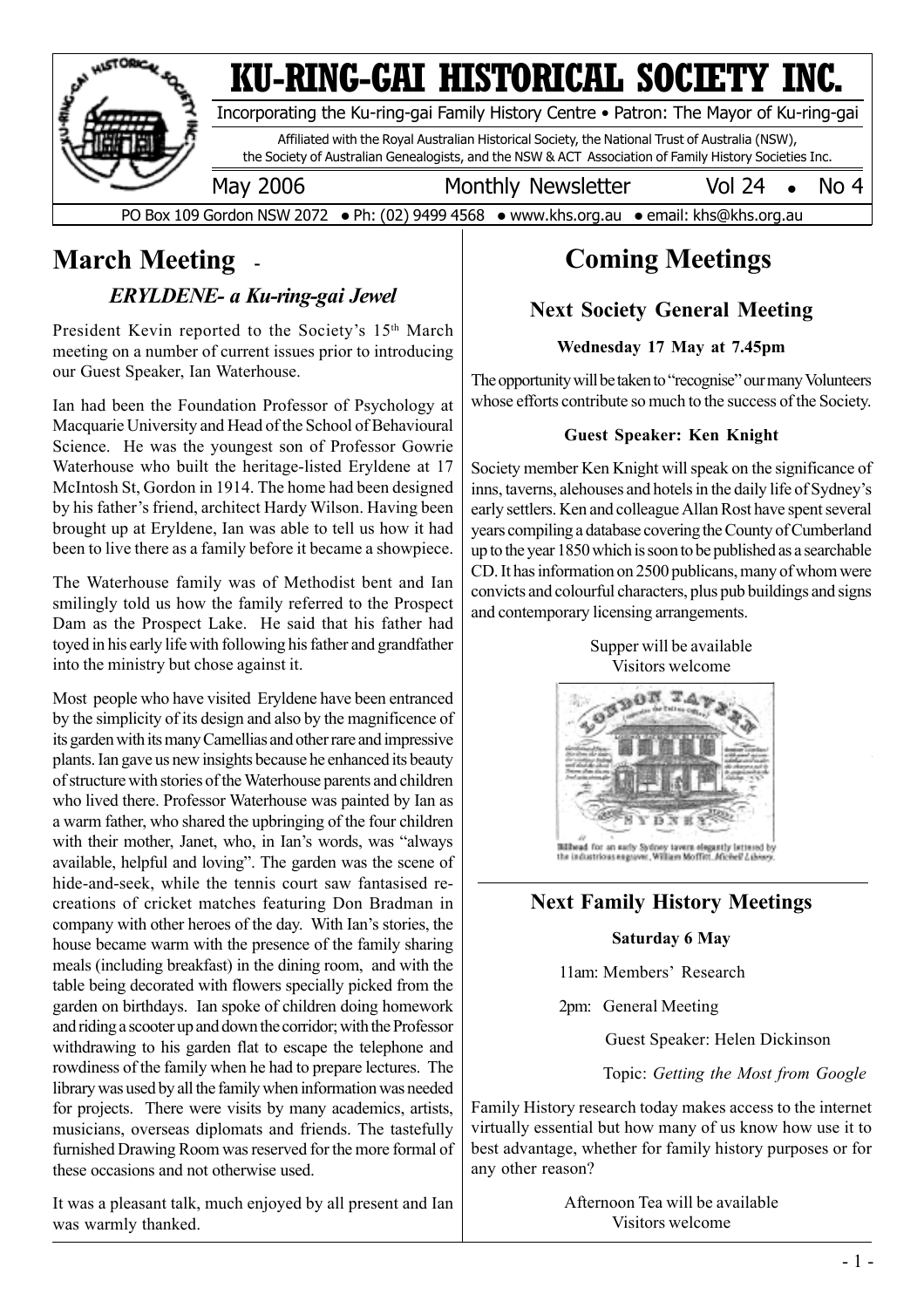#### Welcome to New Members

We are pleased indeed to welcome the following recent new members:

Cheryl Kinsey (Pymble); Chris Radford (Killara); Harry Loughman (Killara); Kate Wexler (Northwood)

We know they will enjoy their time in the Society and that we in turn will enjoy their company.

# Recent Acquisitions

HAWKESBURY HEROES- Vol 1-Extracts from the Windsor and Richmond Gazette (1914-1915) of news items and letters re WW1 servicemen. Collated by Rod & Wendy Gow, Val Birch. Several hundred entries. Indexed. 150 pages.

## Southern Tour

On Saturday 18th March a full coachload of members visited Picton, Camden and The Oaks. A stroll through the Picton village was followed by a tour of the local historic sights. Then on to Wollondilly Heritage Centre at The Oaks for a short talk on the area's history followed by a video showing the clearing of the nearby Burragorang Valley prior to building the Warragamba Dam. This Heritage Centre is well worth a visit and comprises several separate buildings with extremely well presented displays. Next was Camden where the local museum was unfortunately closed but the group visited instead the impressive St Johns Church and its historic churchyard. The Tour was arranged by our incredibly energetic Vice President, Jo Harris and, as always, was informative with good fun and fellowship.

- *Based upon notes taken by Joan Antarakis*

## We now have 70 Volunteers

It is gratifying indeed to realise we now have this number of members happy to help others in their research and generally ensure the Society ticks over smoothly. Mind you, our resources of information and equipment have increased so much over recent times that it is quite a job for every one of us to keep on top of it all. For this reason an intensive few days of "retraining and updating" are in the pipeline. A worthwhile by-product is that volunteers will add to their own skills and, in the process of learning, enjoy the company of other members. Dates will be announced shortly.

# Tulkiyan Open Day

Congratulations to the Friends of Tulkiyan for the success of their Open Day on 9 April as part of Heritage Week activities. The Society does not play a direct role in managing Tulkiyan but it is warming to see its value to the community becoming more widely appreciated.

#### Quiz

1 Q: For many years the community relied on Churches to maintain birth, death and marriage records. In what year was compulsory civil registration introduced in NSW by the Government?

(a) 1845 (b) 1856 (c) 1888 (d) 1901

2. Q: What is a Sands Directory?

(a) A list of NSW beaches; (b) A list of occupants in each street; (c) A list of the products of John Sands (stationers); (d) A privately published telephone Directory issued before the PMG published one.

3. Q: Ku-ring-gai has had a number of married couples where both parties have excelled in the arts. Can you link the following husbands and wives? Maiden or professional names are shown here for the wives.

| Husbands              | <b>Wives</b>               |
|-----------------------|----------------------------|
| Tony Tuckson, artist  | Margaret Coen, artist      |
| Frank Hinder, artist  | Alison Rehfisch, artist    |
| George Duncan, artist | Dorothea Margaret Bissett, |
|                       | potter                     |
| Peter Laverty         | Jean Appleton, artist      |
| Tom Green, artist     | Margel Harris, sculptor    |
| Douglas Stewart, poet | Ursula Nathan, artist      |

# A busy, busy month!

The last few weeks have been particularly busy. Activities have included-

- \* a manned display at the Garden Festival at St Ives Showground on  $25<sup>th</sup>$  March
- \* staging several displays in the corridors outside our Research Centre from  $3<sup>rd</sup>$  to  $13<sup>th</sup>$  April in connection with Heritage Week
- \* organising a display at our Centre featuring the work of past Gordon resident Dr JJC Bradfield of Harbour Bridge fame
- \* Conducting a Heritage Tour of the Lindfield, Gordon and Wahroonga Railway Stations on Sunday  $2^{na}$  April in conjunction with the National Trust. A description of the Stations can be found in History Notes.
- A manned display at St Ives Shopping Centre on  $30<sup>th</sup>$ March celebrating Seniors Week
- Our 18<sup>th</sup> March Tour to Camden, Picton and The Oaks mentioned elsewhere.
- \* An organised tour by 20 members to the Society of Australian Genealogists on  $3^{rd}$  April
- \* Our regular meetings of the Society (15th March) and Family History group  $(1<sup>st</sup>$  April)

All these, plus having our Centre staffed and various projects being undertaken, reinforces awareness of how much the Society depends on the involvement of our many volunteers.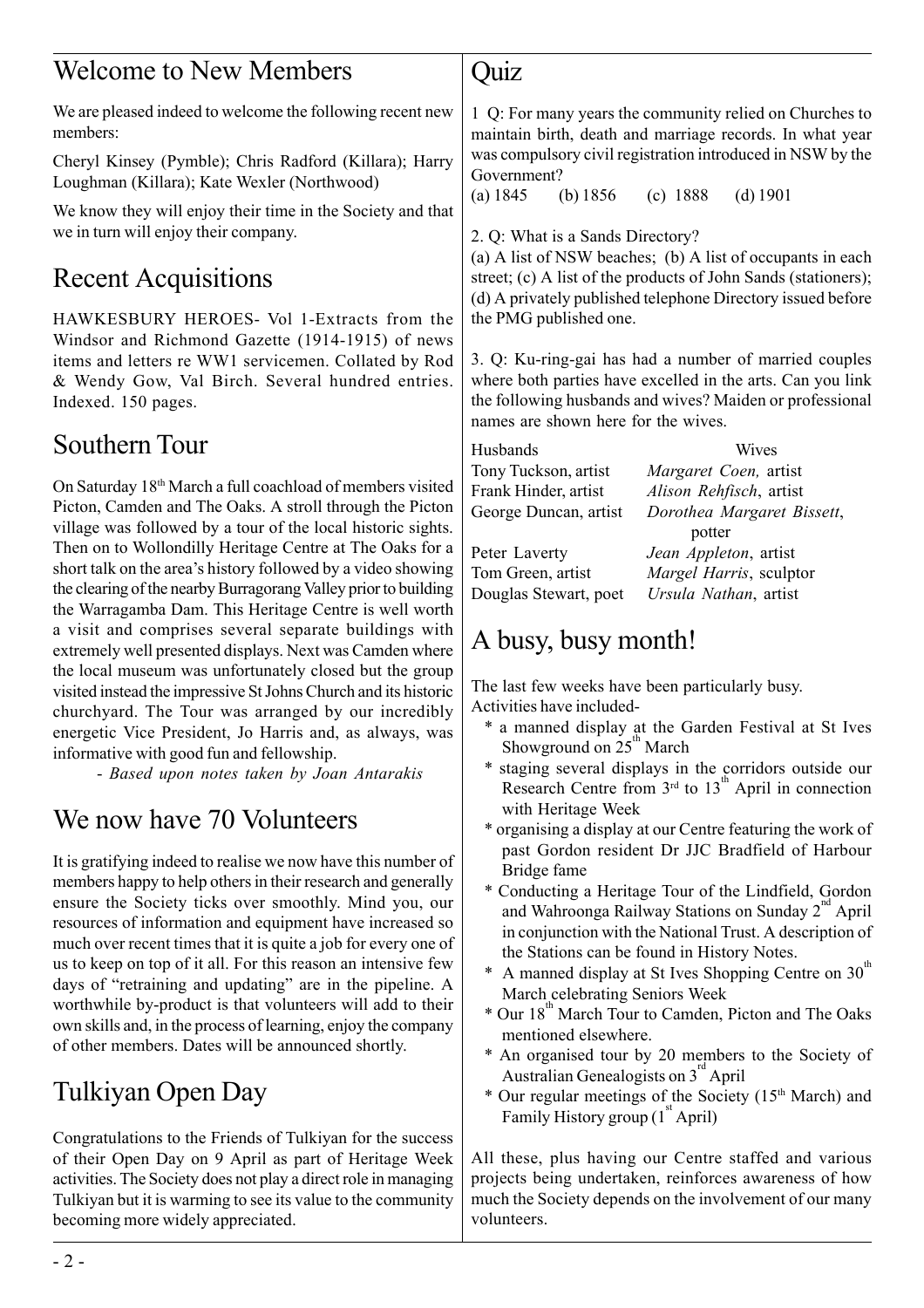### **We need your help!!!**

#### **Profile of Member - Ken Knox**

A group of volunteers has been working on a new "Streets of Ku-ring-gai" book for many months. This project is far more difficult then we had anticipated. But we now know why the Society gets so many enquiries on street names!

Ku-ring-gai has not had a firm policy on naming streets, or keeping records as to why streets were named. The reasons are many, varied and frequently obscure.

#### For example:

- Two streets in Lindfield, Owen and Howard, seem to have been named after the surveyors for the subdivision.
- · One group of streets in South Turramurra was named after aviators, and another group after members of Captain Cook's first voyage in 1770.
- Margaret Street Roseville is named after Winifred Margaret Dodds, who owned the original property.

So it appears that there have been many different principles used to name a cluster of streets, but often individual streets have been named without recording the reason.

If you have any information on why any of the streets in Ku-ring-gai were named, we would like to hear from you.

At the moment we need specific help with the following:-

| Gordon:    | Pearson Av, Lennox St.                       |
|------------|----------------------------------------------|
| Killara:   | Kiamala Cr, Saiala Rd, Bruce Av.             |
| Lindfield: | Max Allen Drive, Treatts Road, Robinson      |
|            | Street, Charles Street, Edmund Street,       |
|            | Johnson Street.                              |
| Pymble:    | Cameron Road, Cadow Street.                  |
|            | Turramurra: Handley Av, Evelyn Av.           |
| St Ives:   | Ashlar Street, Dawn Close, Flinders Avenue   |
| Roseville: | Abingdon Road, Bayswater Road.               |
|            | Wahroonga: Lockville Street, Munderah Avenue |
|            |                                              |

If you are able to assist with information on a street, or can help with the project in general, please call Ann Barry on 9144 6480 or email a.barry@optusnet.com.au





Though a relatively new member, Ken has already become a familiar face. He can often be seen toiling quietly away at the computer in the Research Centre scanning many photographs in our Collection.

Ken graduated from the University of Sydney with Class I Honours in Biochemistry in 1949 and followed this with an MSc. He then went to London to study for a Ph.D and married Gwen Cork, a nursery school teacher, just two weeks before sailing. He worked at the Lister Institute and this led to studies on the surface components of oral bacteria. Oral bacteria issues occupied most of his professional life.

Returning to Sydney, he became a Lecturer in Biochemistry before moving to the Institute of Dental Research in1958. The Institute had been established in1946 by Dr Neil Goldsworthy of Pymble. Dr Goldsworthy and the Assistant Director, Dr Harold Sullivan of Roseville, both died suddenly in late 1960. Ken was appointed Assistant Director and then Director. He also became Professor of Oral Biology in the University of Sydney and frequently travelled overseas to lecture and to develop collaborative studies. He was awarded a Senior Fulbright Research Fellowship and a major research grant from the US National Institutes of Health.

After retirement Ken wrote the History of the Institute of Dental Research, Sydney, 1946-1996, before he and Gwen turned to family history to "keep the brain cells active". Ken's grandfather, Harry Munro, had been a Lane Cove River ferry captain who had lived with his family as caretakers at the historic Carisbrook on Burns Bay Road. For this reason Ken and Gwen have for many years been members of the Lane Cove Historical Society which is responsible for Carisbrook.

Gwen was born in the Milton district on the south coast, where her father's Cork family had been farmers since the 1850s. As a result, Gwen and Ken have together written the story of the Corks for the Milton Ulladulla Genealogy and Historical Societies.

Ken is descended from George Knox who migrated from Armagh, Ireland, in 1867, and from Agnes McGregor, who had arrived at the age of five from Blair Athol, Scotland, in 1853. Agnes had a younger sister, Elizabeth, who happens to have been the great-grandmother of Kathie Rieth one of the editors of our HISTORIAN.

Though Ken and Gwen have lived in Pymble for nearly 40 years, their many other activities meant they did not become Do you know this street? involved with our Society until recently.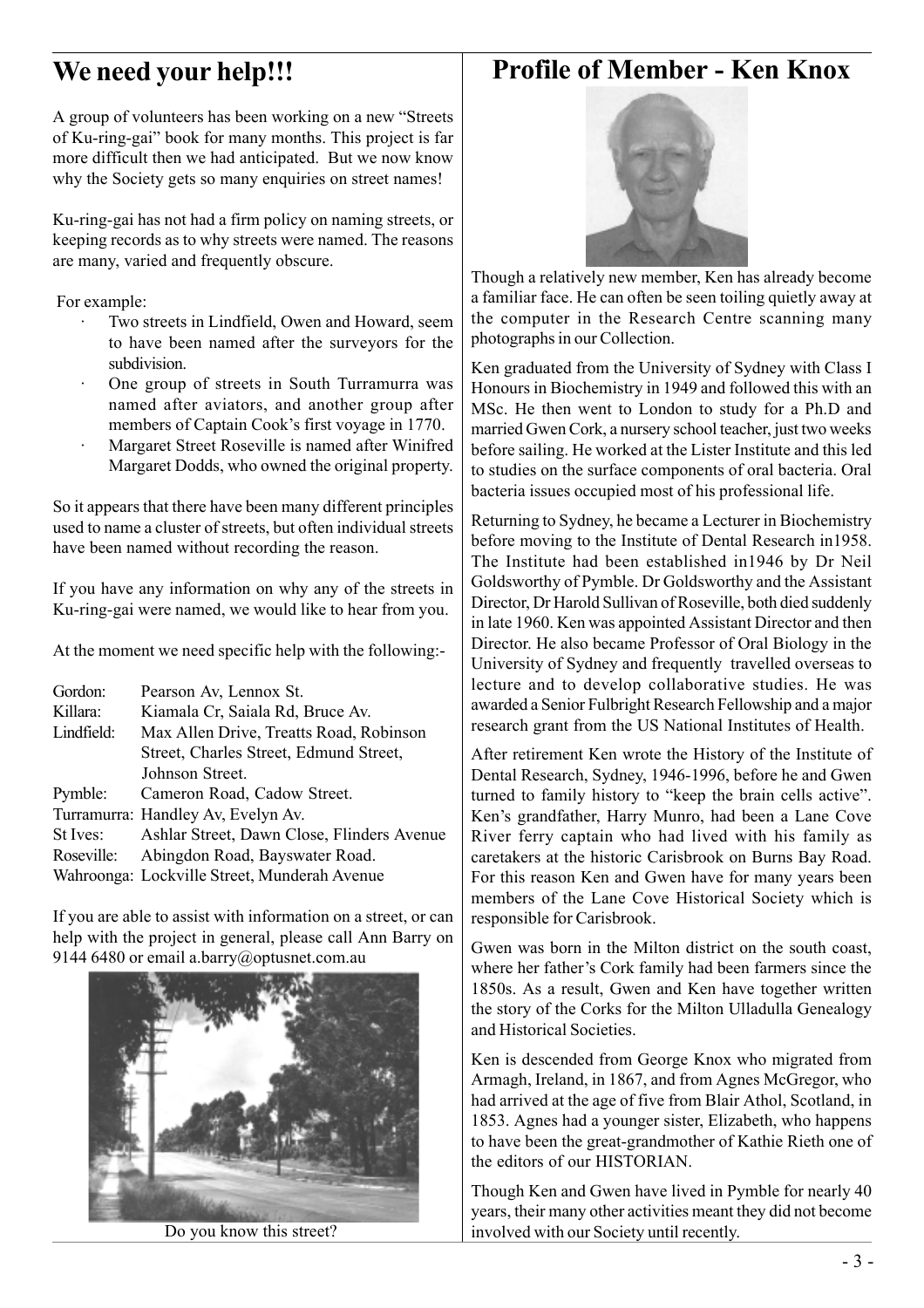# **History Notes**

# **The North Shore Railway**

The North Shore railway is over 115 years old. It opened on 1 January 1890 with a single line from St Leonards to Hornsby and Ku-ring-gai stations were at Roseville, Lindfield, Gordon, Pymble, Turramurra and Wahroonga. Killara opened in 1899 and Warrawee in 1900. There were four services each day in each direction during the week and two on Saturday. Until the line was extended to Milsons Point in 1893 a cable tramway provided a connection to harbour ferries. Duplication of the line was completed to Lindfield in 1900 and Wahroonga in 1909.

*The North Shore Line is recognised as having High Regional Significance. The station precincts are excellent examples of railway architecture. They display a unity of development rarely seen on the railway system and are sited in garden settings typical of many stations throughout the State at the time but which now have largely been removed.*

The first stations were basic timber utilitarian structures. The majority were rectangular with an iron skillion roof that either sloped towards or away from the platform. The only surviving example of this style is located at Gordon.

With duplication of the line came the introduction of island platforms with brick station buildings. Every brick station building now existing in Ku-ring-gai was Federation in style with a steep gable and corrugated iron roof. They were 11- 12 feet in width and ranged in length from Lindfield 57 feet, to 108 feet at Killara. Large prefabricated metal brackets supported the awnings and eliminated the need for columns or posts to support the verandah.

All the functions were contained within the station building and usually included: Station Master's office; Booking office; General waiting room with a ticket window; Ladies' waiting room with toilet. Access to the ladies' toilets was via the ladies' waiting room. A cleaners' passage separated the ladies' and men's toilets so the pans could be removed without entering the ladies' waiting room. The men's toilets were located at the end of the building, usually the "country" end away from the city, and hidden by a vanity screen.

Roseville Station is the first of the eight stations in the Municipality of Ku-ring-gai. When approaching Roseville, travellers can recognise they are entering a different type of locality: one with more open space and larger gardens. Roseville Station Master's cottage, built in 1903, still stands beside the Pacific Highway.

Lindfield Station is one of the most interesting precincts containing both a side platform as well as an island platform. It is the only station to have a full brick station building on the second platform; an original men's water closet with cleaner's passage; a station driver's drinking fountain and the only station to have a pre-cast panelled signal station. Lindfield also contains Newel posts with the star design, "haunched" beams and RSJ trestles.

Killara Station with its surrounding gardens was featured on the front cover of the Sydney Suburban train timetable during the 1960s and demonstrates the importance of the garden settings at that time. A series of pathways lead from the surrounding residential areas to the footbridge, a unique feature of this station. Killara is another station containing Newel posts featuring the star design.

Gordon Station with its garden setting is probably the best example of its kind in NSW. The precinct contains a footbridge with an overhead booking office; a brick station building on an island platform and a timber waiting shed on a side platform. The group is valued because of its intact condition, its retention of significant detail and its use as an intermediate terminus with the use of the additional platform. Its significance is heightened with the additional items of intact signal box and fittings. The footbridge constructed of steel contains the oldest "haunched beams" in NSW, a timber booking office and WWI Honour Board.

Pymble Station had the potential to be one of the most dangerous stations because the railway crossed the highway on a level crossing. Pymble station contains the relatively rare 'haunched beams" RSJ trestles and Newel posts featuring the knob design. There are only three sites in NSW where this design of Newel post still exists.

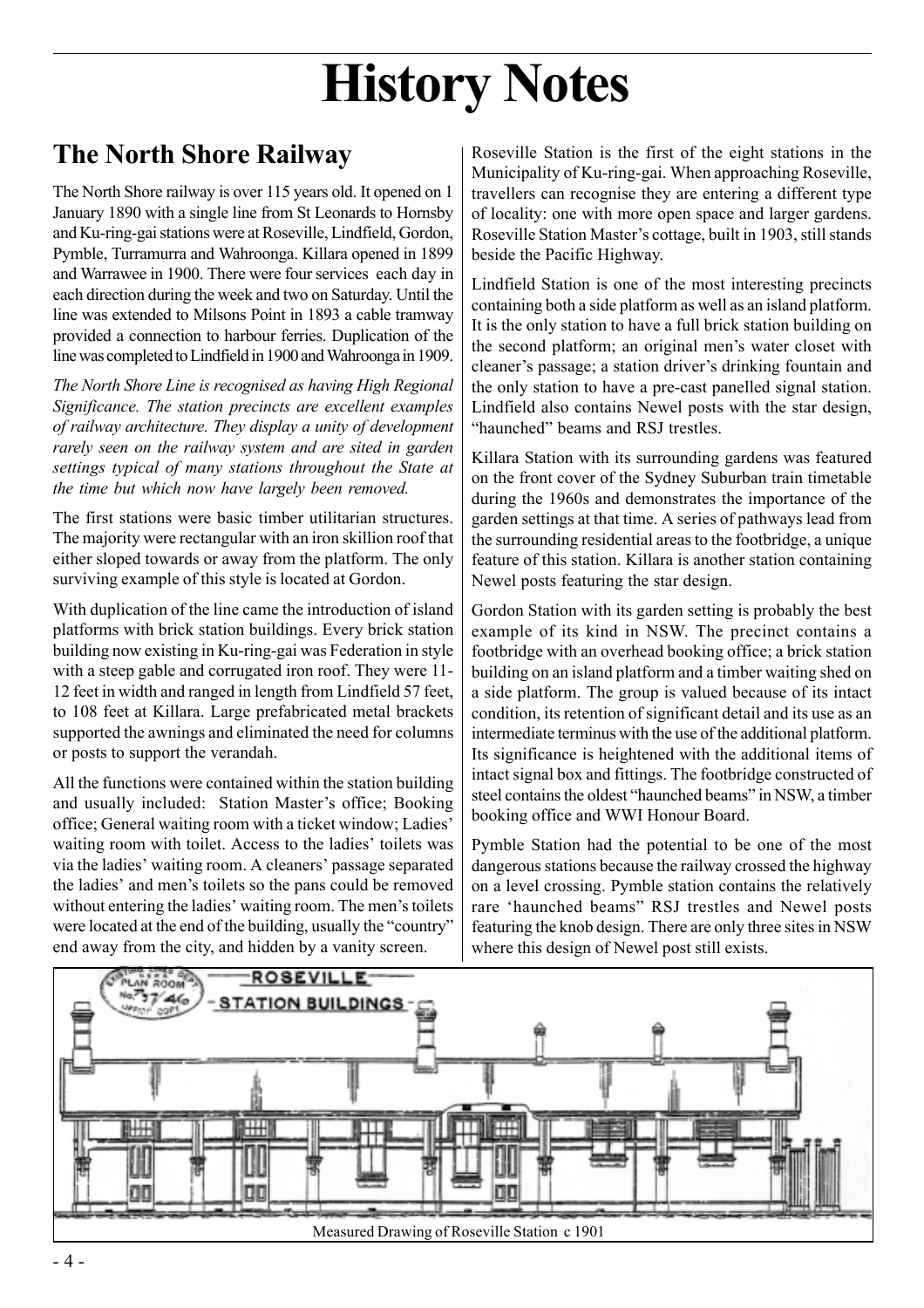Turramurra Station has the oldest brick island station building in Ku-ring-gai, being constructed in 1899. The circular gusset inset in the awning bracket indicates that it was built in the 1890s and is the only example of its kind in Ku-ring-gai.

Warrawee Station was the last station to be built in Kuring-gai. It is in a bushland setting and is unique in that there is an absence of commercial buildings in the area.

Wahroonga Station is a superb example of the early 1900s Sydney suburban railway station architecture and design and is set among lovingly tended gardens. Trees and shrubs on the platform add to the pleasant appearance. At the Northern end of Wahroonga Station is a "freestanding" footbridge over the railway allowing pedestrian access over the railway without entering onto railway property. The Station precinct and footbridge contain Newel posts featuring the knob and star designs.

*Extracted from the talks given by Jennifer Harvey, Janine Kitson, Kathie Rieth and Ian Ramage at the KHS Railways Tour on 2 April in conjunction with the National Trust and Heritage Week*.

## **\$2500 Brierley Competition**

The North Shore Historical Society is inviting entries for the annual \$2500 Isabella Brierley Competition for an unpublished biography of a person whose life and/or career was substantially connected with the North Shore. Entries close on 1 July and can range from 5000 to 50000 words. Information can be had from the NS Historical Society at 44 Kurraba Rd, Neutral Bay, or from phone 9955 1921.

## **An Early Burial**

Back in the 1970s our 2004 Historian of the Year, John Brown, in a talk to the Society, referred to the school on the site of St Johns Church, Gordon. The school had been built with the help of a £10 donation from Governor Macquarie. William Baker was the first, and perhaps only, teacher. John later told how, in discussion time after the meeting, the late Fred Pymble gave a droll "off-the-cuff" account of William's burial as the story had been handed down from generation to generation in the Pymble family.

According to Fred, it seems the deceased had no known relatives. It also seems there was no graveyard in the area at the time (the first recorded burial at St Johns did not take place until 1867) so several of William's friends decided to take his casket by dray to a cemetery to the south.

As they had to pass by the Greengate it was unanimously agreed a drink or two in honour of the departed would be in order. In due course the party resumed its journey but, having travelled several miles, it was noticed the casket was no longer in the dray. There was nothing for it but to return towards the Greengate searching along the way. Eventually the missing casket was found beside the road but by this time night was falling. What to do? Obviously the problem warranted serious discussion and, as the Greengate was nearby, it was resolved to repair once more to that establishment for a conference and for refreshment after the long journey.

Some time later it was agreed there was nothing else to do but bury William locally so the mourners travelled back in the dark towards the north until a suitable track into the bush was found. They led their horse, the dray and casket along it for some distance before digging a grave into which the casket was lowered.

Unfortunately no one was clear the next day just where that track had been or, if they were, were too shamefaced to talk of the previous day's events.

It was not until the 1920s when the Gas Company was laying gas pipes in Church Street, Pymble, that a workman's pick solved the mystery and the truth was uncovered.

# **Fickle Fashion**

In 1890 Clara Reynolds was a 12 year old living with her family in Coonanbarra Road, Wahroonga. The HISTORIAN of September1977 records her recollection that "our house was a halfway house for folks from the Hawkesbury River going to town with fish or other goods – or perhaps to do some shopping or attend the theatre. I remember yet, two girls from a wellknown family … calling in to change for a dance. Their underclothing was made from flour bags which was quite a common thing in early days, and lifting up their skirts they cried "Look Mrs Reynolds – super fine!". Nothing but the best!

And there was the little boy, accompanying his father when Dad was buying a suit, who asked to see the lining. Why? Because he knew the time would come when the lining would be turned into something he would be wearing himself.

# **As it was**

Elsewhere in this Newsletter mention is made of Fred Pymble. Fred was born in 1873 and a great grandson of the first Robert Pymble. Before his 1969 death he reminisced about his early childhood and told of the Pittwater (Mona Vale Rd) home of his "Grand Parents McIntosh" as it was in about 1880. This grandfather McIntosh was Charles McIntosh, a son of Robert McIntosh who had come to Australia as Bandmaster of the 46th Regiment of Foot in 1814. In Fred's words "the old colonial place was timber with a floor made of beaten down ant gravel…. The place was built of adzed slabs with interstices covered with stringy bark, lined on the inside with hessian, with paper pasted over it". This then was the home in which the ancestors of two of Ku-ring-gai's best known families were happy to live. What would our "baby-boomer" generation make of that!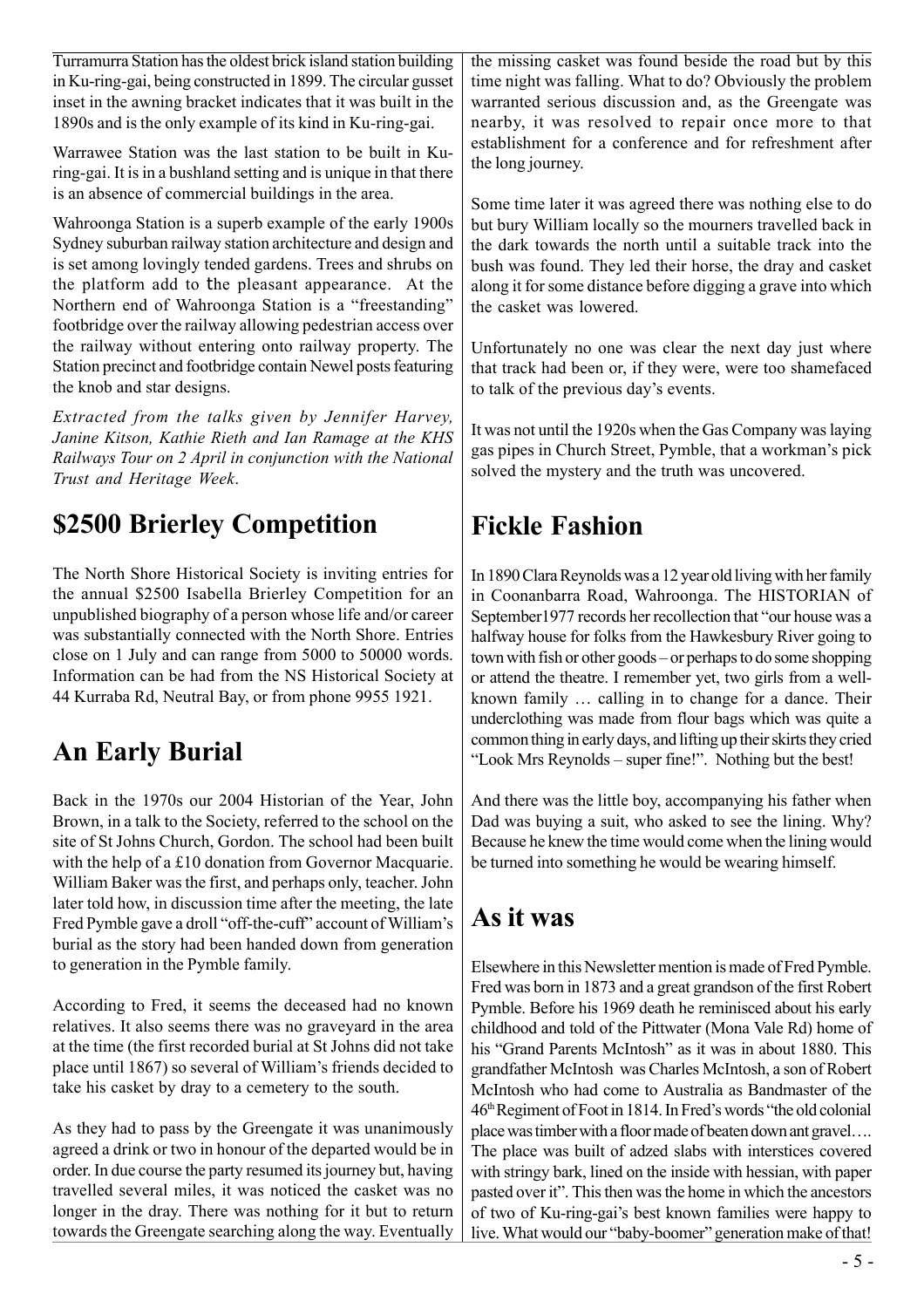# **Family Matters**

# **Members Meeting 1st April**

#### **11am Research Meeting**

Jo Harris showed the following CDs to the 25 present at the 11am Research Meeting:

- NZ Marriages 1836-1956
- John's Notable Australians 1906 (forerunner of Who's Who)
- 1831 Tithe Defaulters (Ireland)
- Index of Ships Pictures and References, Mitchell Library

#### **2pm Members' Meeting**

Over 40 attended the afternoon meeting when Jo reported on:

- *3 NEW COMPUTERS* with Windows XP and also a 400 gig drive to be a server for all computers and help overcome the huge task of keeping all resources up to date.
- *ACTIVITIES* March events and forthcoming ones including a new Beginners Course (for "allcomers") which will be "hands on" with homework between classes. \$75 including all hand-outs.
- *FORTHCOMING AUSTRALIAN CENSUS IN AUGUST 2006*. Members are encouraged to tick "Yes" to the question relating to the retention of census details for release in 99 years' time.
- *GRD (Genealogical Research Directory)* recommended the use of this annual publication, which lists names all over the world with researchers' addresses. Several recent copies have been acquired for our library.

#### BOOKS

Jo, Jenny Joyce, Max Farley and Bruce Henderson (Jo's cousin visiting from England) spoke on the following books some of which had been added to the Collection. Others were tabled for examination.

Bright Hopes for Tomorrow A Pictorial History of Sydney Suburban Cinemas Cinemas of Australia History of Ku-ring-gai Art Society Strength of Spirit (re pioneering women) Taken for Granted (Sydney Bushland) Curious Scotland, by George Rosie The Tribes of Britain, which goes back to prehistoric times Governor's Noble Guest (taken from Hyacinthe de Bougainville's diaries) A Girl at Government House (below stairs) On the Edge (deaths at The Gap) Plague - Epidemic in Australia, Sydney and interstate 1900 They Worked at Camden Park Hill End and Tambaroora Pioneer Register Yerranderie 1871 - 1995

Ron Mill's Yerranderie-Burragorang Scrolls Redbank Uniting Church St Matthews Church, The Oaks Index to Marriage Registers in Picton area

Jo spoke on the flooding of Burragorang Valley, where 5 churches had been lost and many headstones moved.

Stella Green reported on a recent cruise to Hobart (where she visited the Tasmanian Museum and Ingle Hall), Melbourne (St Kilda Cemetery), and Adelaide (Migration Museum and Maritime Museum).

The meeting's subject of "*Looking Outside the Square - Your Yes Moments"* drew experiences from Joy Walker, Bruce Henderson, Kevin Callinan, Stella Sutherland, Kerrin Cook and Joyce Ryerson.

The raffle of pre-loved books was won by Mary Minns.

*- based on notes taken by Stella Green*

# **Can you tell us**?

Pentecost Avenue, once known as Pentecost "Highway", is so known because "way back" a nurseryman, or two, lived in the area. Very little is known about them but the records do show that a Henry Lear Pentecost was on the 1859/60 Electoral Roll at "Lane Cove" and that the marriage of a gentleman of that name to Alice Jane Johnson was registered at St Leonards in 1856. He seems to have had at least two sons. Was Henry our nurseryman? If so where did he come from and where did he go? If not Henry, who was the nurseryman – or were there more than one? Perhaps one or other of his children? What happened to them? The name *Pentecost* is of sufficient local interest to warrant finding out more. This is a challenge. So much so we are offering a pre-loved copy of Les Thorne's book *North Shore, Sydney from 1788 to Today* as a prize. To win you must provide a significant amount of information about them with sources. Descriptive material would be very welcome but beyond that officially recorded information is needed. Our Family History Leader, Jo H, will be the sole judge and "no correspondence etc". What about accepting the challenge?

## **"Of many parts"**

Our member Catherine Williams is widely known as "The Cemetery Lady" because of the enthusiasm she has for cemeteries. This has been a by-product of her family history research. She has visited hundreds of cemeteries in NSW and is a trustee of Gore Hill. Catherine however has other interests too and was recently invited to open Gundagai's Annual Show. She has gained the reputation in the district as a Gundagai historian because some members of her family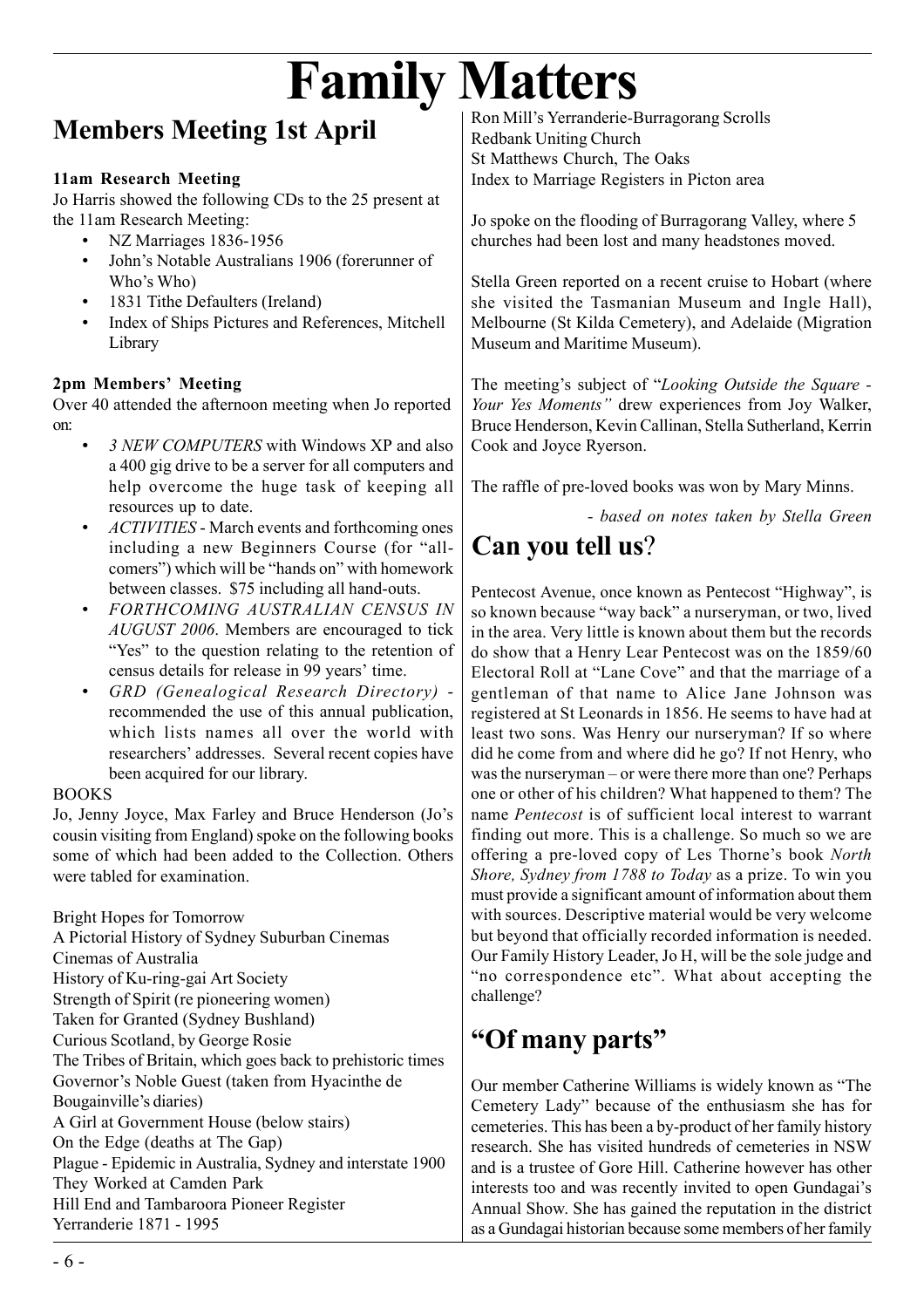settled there and she has become well known as a result of delving into their history. As if that is not enough, Catherine, whose family was of religious bent, last month presided over a service at St Barnabas, an historic Anglican church at Yarramalong. The church was opened in 1885 and is now deconsecrated. A non-denominational service is held once a month. Catherine is truly a lady of many parts.

# **An early Surveyor**

My Grandfather, Francis Peter MacCabe (l817-1897), was engaged in England by the NSW Government in 1841 as an Assistant Surveyor, arriving in Sydney in October of that year. He was placed, by Sir Thomas Mitchell, in charge of a party comprising another Assistant Surveyor, a draftsman and convicts to survey the Snowy Mountains area and beyond. As he was completely ignorant of Australian conditions and of what supplies to order, the journey to Cooma took a lengthy three months and Surveyor Townsend was sent from Melbourne to take over.

His surveying, however, was excellent and over the next few years he surveyed the Genoa River to its mouth and laid out towns, including Pambula. In 1847 he was sent to the Murray-Darling area, surveying the Lachlan, the Murrumbidgee, the Murray to the South Australian border (north side) and the Darling up as far as Fort Bourke.

 In 1853, he was promoted to "Surveyor" and appointed to lead a party to establish a permanent settlement at Gladstone in Queensland (Queensland was then part of NSW). He remained there until late 1855 when he returned to Sydney and married Jane, the eldest daughter of Henry Osborne of "Marshallmount", Dapto, then said to be the "richest man in Australia".

MacCabe left the Public Service in October, 1856. He stood for Parliament, was unsuccessful, and became Manager of the Osborne-Wallsend Colliery in the Wollongong area, until he retired many years later.

Irish-born, he considered he was treated badly by the Government who in his view did not comply with the conditions of employment he had accepted (due to the 1843-5 Depression). His correspondence seeking back-pay gave rise to caustic comments from Sir Thomas Mitchell which are on record. Nevertheless Mitchell was so impressed with his surveying skills that he sent two of his sons to study under him in the field.

In 1988 I was honoured to be invited to unveil a plaque to the memory of my grandfather at the Port Curtis Historical village near Gladstone. This ceremony was part of the Australian Bicentennial Celebrations in 1988 when Queensland paid tribute to a number of Surveyor-Explorers.

Fifteen years later, in 2003, I was asked (jointly with the Mayor) to unveil another monument at the landing place at Gladstone to mark the 150th Anniversary of that event.

- Michael MacCabe

### **Who is Jo Harris ?**

Yes, we know that Jo is officially the Leader of the Family History group. She is also seen at most functions of the Society and is involved in organizing many of them. She runs coach tours, training courses, organizes volunteers' rosters, and constantly adds to our Collection of books, CDs and resources. Her outstanding work capacity and infectious enthusiasm are impressive indeed but how much do many of us know about the lady herself?

Something can be learnt of her from the Society's publication W*omen of Ku-ring-*gai published in 1999. In retrospect, however, and in view of what she has done since, that article does not do her sufficient justice. It certainly records her achievements to that time in amateur wireless (the Institute's historian), her role in coordinating communication during the 1991 "big storm" and 1994 bushfires when other communication systems faltered, her creation of a garden of such quality it was featured in the Open Garden Scheme and her activities in spinning, ceramics, philately, amateur athletics, the Girl Guides and Cubs, soccer, mosaics, amateur theatre and being mother to a daughter and twin sons just to mention of some of her involvements. A later role was "Mission Controller" for Dick Smith's epic 1993 balloon flight across Australia from West to East. And, dare we mention it, she recently became a great-grandmother.

It does not, however, mention that Jo is Vice President of the Society, served a year as Acting President, is Leader of the Society's Family History Group and our current *Historian of the Year*. The reason the article does not include these is because when the *Women of Ku-ring-gai* item was published in 1999 she was not even a member of the Society nor did she admit to any interest in family history at all.

Nor does the article mention John, her retired merchant mariner husband, who prefers to remain in the background. It is very clear that John gives strong support to Jo as she pursues her enthusiasms even to the extent of spending hundreds of hours developing databases for family history research.

Her achievements have been honoured by the State Government for her bushfire work as well as by Rotary and Ku-ring-gai Council.

The Society should be, and is, more than a little thankful that Jo Harris has chosen to direct so much of her abundant energy to serving the Ku-ring-gai community through nurturing local and family history in our area.